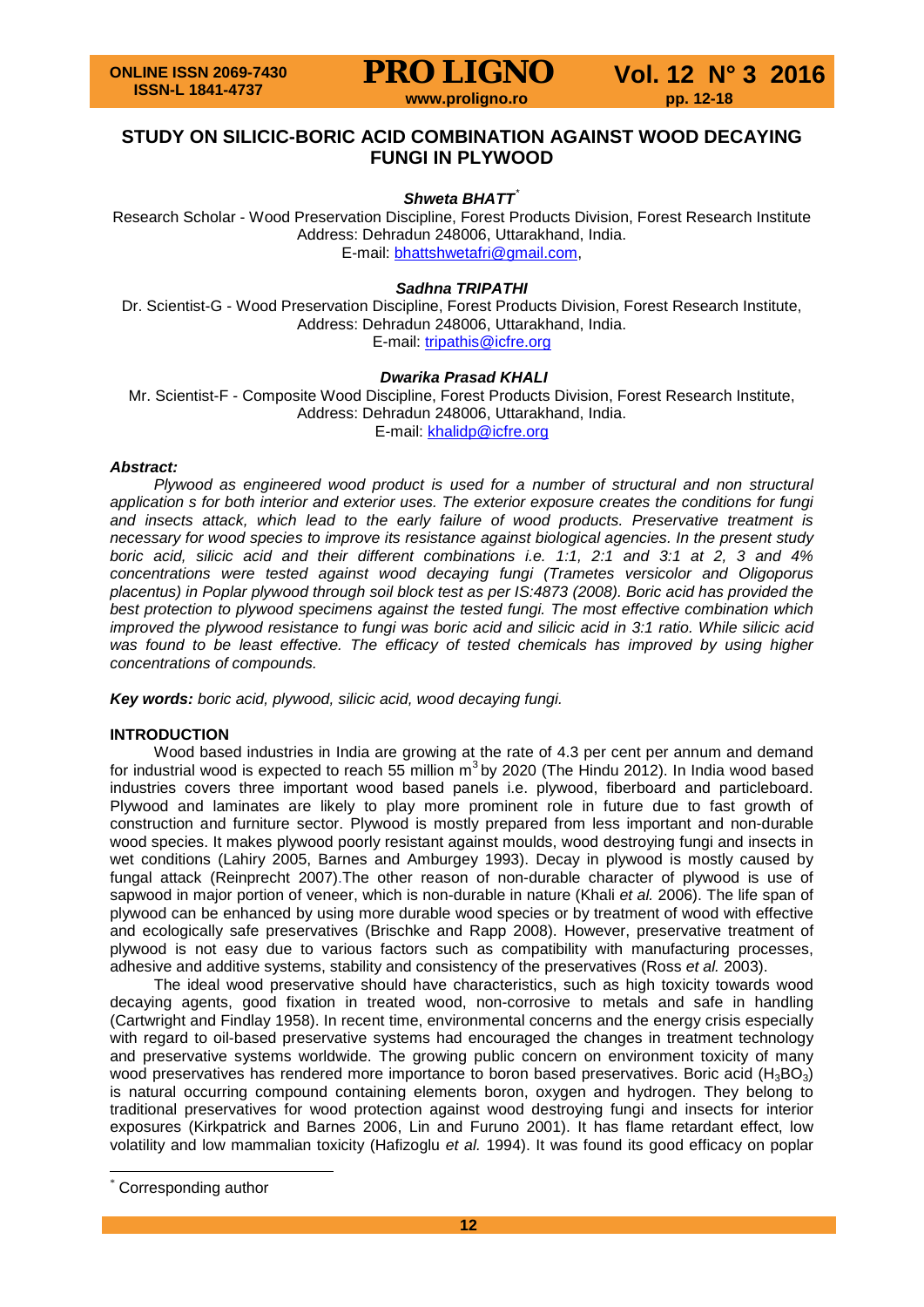wood against white rot *(Trametes versicolor)* (Hashemi *et al.* 2010). In another study boric acid, disodium tetraborate, tributyltin naphtenate (TBTN), 2 - thiocyanomethyltio benzothiazole (TCMTB) and some other commercial fungicides had been tested for antifungal protection of plywood. Tests showed that fungicides added to composites in higher amounts provided successful antifungal activity (Reinprecht 2010).

Boron compounds are effective wood preservative, but the only disadvantage with boron is its leachable nature on wet exposure (Lloyd *et al.* 2001). Yamaguchi (2002) reported silicic acid monomer aqueous solution (SAMS) and colloidal silicic acid solution (CSAS) with combination of boric acid to reduce leaching of boron in solid wood (*Cryptomera japonica D. Don*). The probable mechanism for fixation of boron by silicic acid was given by Ueda (1993). The combination also gave good protection against decay caused by the brown rot (*Fomitopsis palustris)* (Yamaguchi 2001). Scott (1995) reported that silicic acid is unstable in nature and rapidly condense with itself with the elimination of water forming dimers, trimers and high molecular weight polymers. It has surfactant and desiccant properties leading to wood drying and thereby protecting it from fungal attack (Willis 1954). George (2009) studied polysilicic acid formation in wood cell lumens and found efficacious against brown rot (*Gloephyllum trabeum*) and white rot (*Trametes versicolor*). Polysilicic acid in combination with boric acid had been evaluated for fungal decay protection and it was observed that it reduced the mass loss of samples as compared to untreated (Furuno *et al.* 1992). In a study by Kartal *et al.* (2009) combinations of boron with tetraethoxysilane (TEOS) and methyltriethoxysilane (MTEOS) were subjected to decay resistance tests using *Fomitopsis palustris* and *Trametes versicolor* and the tests revealed that resistance of wood increased by using the combination of silane and boron compounds, when compared to untreated and only boron treated specimens.

It appears that silicon based compounds has good potential as a preservative and also can solve the problem of boron leaching. Previous research on the combination of silicic acid and boric acid has been done by Yamaguchi (2002, 2003, 2005), but it's testing and performance is not evaluated in plywood so far. In the present study, the combination of boric acid with silicic acid in different ratio and concentration was studied against white rot *(Trametes versicolor)* and brown rot (*Oligoporus placentus)* on plywood. The main objective of the study was to analyse the influence of silicic acid to plywood resistance to fungi and find out the most effective combination with boric acid as eco-friendly preservative.

# **MATERIAL AND METHODS**

### **Phenol formaldehyde adhesive**

The resol type phenol formaldehyde adhesive (PF) was prepared according to IS: 848 (1974) in laboratory.

#### **Plywood preparation**

Poplar (*Populus deltoides* Bartr Ex. Marsh) veneers were used to prepare plywood panels of 3 layers with mean thickness of 0.45cm as laid in IS: 303 (1989). Poplar logs of average length of 125 cm and 150cm diameter were procured and peeled to veneers of 0.16cm thickness in the peeling lathe. The veneers were further clipped into sizes as required for plywood manufacturing. The veneers were treated with boric acid  $(C_1)$ , silicic acid  $(C_2)$  and boric and silicic acid in different proportions i.e. (1:1)  $(C_3)$ , (2:1)  $(C_4)$  and (3:1)  $(C_5)$  in three concentrations i.e. 2, 3 and 4%. Veneers were dipped in 2, 3 and 4% of prepared solution for 60, 30 and 5 minutes respectively. The treated veneers were then dried to 8±2% moisture content prior to gluing. PF adhesive was applied at both side of core veneer at the rate of 110gm<sup>-2</sup> and hot pressed for 10 minutes at 150<sup>°</sup>C temperature and 14.06Kg cm<sup>-2</sup> pressure. Then plywood were removed from hot press and conditioned for 24 hours.

**Retention analysis:** The retention levels of chemicals is shown in Table 2 and were calculated by the following formula:

$$
Retention of chemical (kg/m3) = \frac{GC \times 10}{V}
$$

Where:  $G =$  mass of the treating solution absorbed by block (g);

 $C =$  Concentration of chemical used  $(\%)$ ;

 $V =$  Volume of veneer (cm<sup>3</sup>).

**Soil block bioassay:** The test was conducted as per IS: 4873 (2008) in laboratory to test decay resistance of chemical combinations against fungi by means of soil as a medium to support fungal growth in treated samples.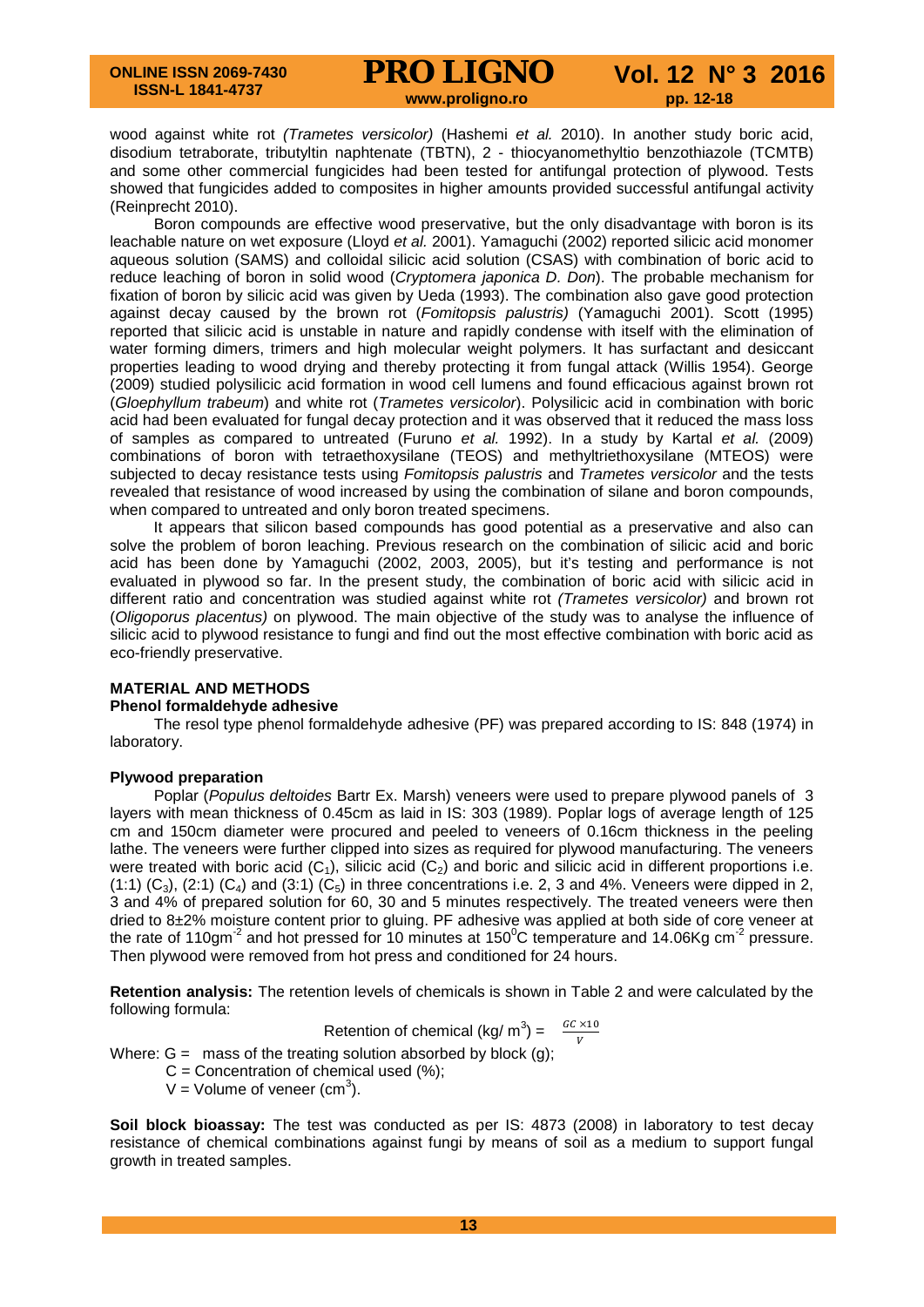# **PRO LIGNO** Vol. 12 N° 3 2016

**Preparation of test specimens:** The test blocks were prepared from the treated and untreated plywood of Poplar (*Populus deltoides* Bartr Ex. Marsh). The feeder blocks were prepared from *Bombax ceiba.* The test specimens of size 1.9x1.9x0.45cm<sup>3</sup> and the feeder blocks of size 0.4x1.9x3.5cm<sup>3</sup> were prepared along the length of grain (IS: 4873, 2008). The test specimens were marked and their initial weights were recorded. The test specimens were subjected to 100-105 $^0$ C in an oven and weight was recorded till a constant weight obtained  $(W<sub>1</sub>)$ . Six replicates were used for each treatment as well as control.

**Preparation of soil culture bottles**: Sieved, air-dried garden soil amounting to 125g with pH between 5-7 was filled (compacted by tapping) in screw capped bottles. Distilled water was added to the bottles so as to obtain near 130 percent of water holding of soil. Two feeder blocks of size  $0.4x1.9x3.5cm<sup>3</sup>$ were placed directly on the surface of the soil. The prepared bottles with caps loosened were sterilized in an autoclave at a pressure of 1kg cm-*<sup>2</sup>* for 30 minutes (IS: 4873, 2008).

**Selection of test fungi:** The test fungi selected for the present study were (IS: 4873, ASTM 1999).

- 1) *Oligoporous placentus* Murr;
- 2) *Trametes versicolor* Linn.

**Preparation of test culture**: Sterilized culture bottles were thoroughly cooled. The fungus inoculum from freshly grown culture approximately 8-10mm in diameter was placed on the edge of the feeder blocks. The inoculated bottles were incubated in B.O.D. (Biochemical oxygen demand) with slightly loosened lids at 25 $\pm 2^0$ C and 70 $\pm 4\%$  relative humidity for approximately 21 days till the feeder blocks were completely covered by the test fungi (IS: 4873, 2008).

**Introduction and incubation of the test blocks in culture bottles**: Two specimens were placed on feeder blocks in contact with mycelium in each culture bottle. The bottles containing the test blocks were incubated for a period of 14 weeks in the incubator maintained at  $25\pm2^0C$  and a relative humidity of about 70±4% (IS: 4873, 2008).

At the end of the incubation period the specimens were removed from the culture bottles and cleaned off. The specimens were dried in the oven and weighed till the constant weight (W<sub>2</sub>) was obtained.

**Calculation of weight loss:** Weight loss (%) was calculated from the conditioned weight of the blocks before and after testing.

$$
Weight \, lo \, ss\% = \frac{(W1 - W2)100}{W1}
$$

where:  $W_1$  = Conditioned weight of the blocks before test (g);  $W_2$  = Conditioned weight of the blocks after test (g).

#### **Statistical analysis**

Weight loss of treated and untreated (control) plywood specimens was statistical analyzed using the analysis of variance (ANOVA) test calculated by SPSS 16.0 software at 5% significance level. CD (Critical difference) values were calculated for treatment, concentration and fungus types to find whether the effect of different combinations on weight loss is significant or not (Table 1).

*Table 1*

| ANOVA for mean weight loss (%) of samples due to fungi |     |            |      |  |  |  |
|--------------------------------------------------------|-----|------------|------|--|--|--|
| <b>Source</b>                                          | ldf | <b>MSS</b> | Sig. |  |  |  |
| Chemical                                               |     | 674.04     | .000 |  |  |  |
| Concentration                                          |     | 96.40      | .000 |  |  |  |
| Fungus                                                 |     | 1149.35    | .000 |  |  |  |
| <b>IChemical * Concentration</b>                       | 8   | 7.67       | .074 |  |  |  |
| Chemical * Fungus                                      |     | 6.33       | .200 |  |  |  |
| Concentration * Fungus                                 |     | 22.22      | .006 |  |  |  |
| Chemical * Concentration * Fungus                      | 8   | 4.88       | .321 |  |  |  |
| Error                                                  | 160 | 4.17       |      |  |  |  |

df= degree of freedom, MSS= Mean sum of square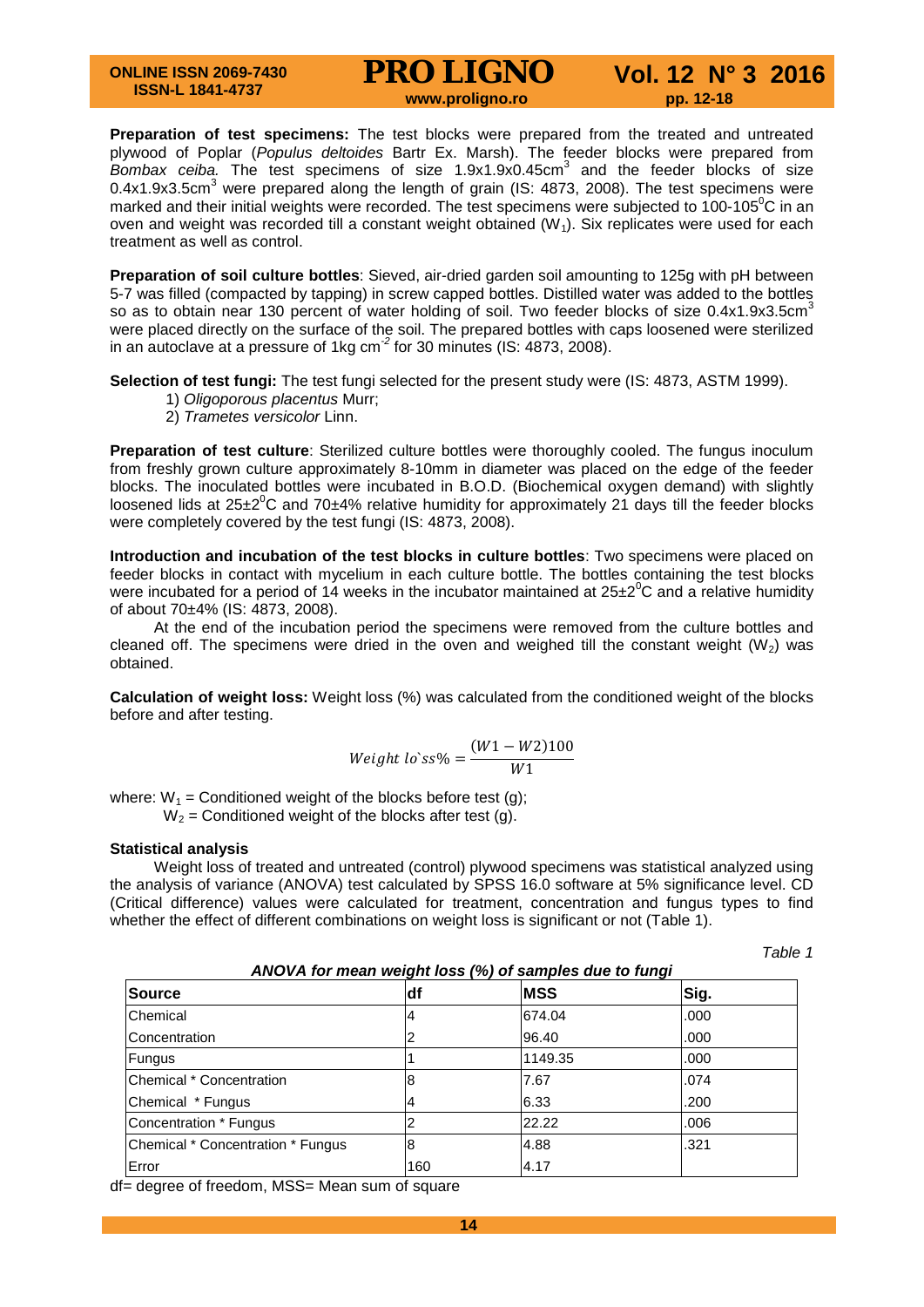**PRO LIGNO** Vol. 12 N° 3 2016

#### **RESULTS AND DISCUSSION**

Table 2 exhibits the average retention rates and the performance of plywood specimens against *Trametes versicolor* and *Oligoporus placentus* in terms of mean percent weight loss of specimens. The mean weight loss of 34.03 and 25.46% was observed on untreated control sets due to *Trametes versicolor* and *Oligoporus placentus* respectively. The mean retention of 8.25, 11.08 and 13.76kg/m<sup>3</sup> was recorded in specimens treated with aqueous solution of boric acid  $(C_1)$  at 2, 3 and 4% concentration respectively. Specimens treated with  $C_1$  at 2% showed 12.82% and 8.17% mean weight loss due to *Trametes versicolor* and *Oligoporus placentus* respectively. It was noted that C<sub>1</sub> treatment provided sufficient protection to plywood against test fungi as compared to untreated specimens, even at 2% concentration. The guidelines of IS: 303 (1989) also recommend minimum 2% of boric acid for treatment of general purpose plywood. Freeman *et al.* (2009) reported that minimum retention of 3.2kg/ $m<sup>3</sup>$  of boric acid equivalent (BAE) are sufficient to protect wood from both decay fungi and insects. It was observed that weight loss was further decreased by increasing concentration of  $C_1$ . It confirms the proper anti-fungal characteristics of boric acid against wood decaying fungi (Yalincilic *et*   $al.$  1999). Specimens treated at 3 and 4% concentration of  $C_1$  revealed 9.49 and 7.13% mean weight loss caused by *Trametes versicolor* respectively and 7.37 and 5.17% mean weight loss caused by *Oligoporus placentus* respectively. The results are supported by Kartal *et al.* (2007), where plywood treated with 3% of boric acid exhibited less than 5% average mass loss against *Fomitopsis* palustris and *Trametes versicolor.*

Silicic acid ( $C_2$ ) exhibited remarkably low retention almost half than  $C_1$  (Table 2). The probable reason for that may be the formation of impervious layer of silicic acid powder on the sample surface, which was visually observed during experiment. Samples treated with  $C_2$  revealed 43.57-49.17% and 41.51-58.35% higher weight loss against *Trametes versicolor* and *Oligoporus placentus* respectively as compared to  $C_1$ . However mean weight loss was reduced as compared to untreated samples (Table 2). It is due to water repellents and hydrophobic behaviour of silicones, which may have caused physical blocking of water flow paths in specimens (Hager 1995, Lukowsky *et al.* 1997). These characters of silicon based compounds may restrict the favorable conditions for fungal growth and provide protection against test fungi.

The good efficacy was observed only for  $C_3$  and  $C_4$  at higher concentrations (3-4%). The average retention achieved for  $C_3$  and  $C_4$  was found comparable and were lower than  $C_1$  about 17.51-33.93%. The adverse effect on retention of chemicals in veneers was observed after adding silicic acid in boric acid. The reason may be again the formation of layer of silicic acid powder on veneers during treatment, which reduced the opening space in wood and decreased the chemical intake. The protection against *Trametes versicolor* and *Oligoporus placentus* was comparable at 2% concentration of  $C_3$ . The combination tested at 1:1 ratio  $(C_3)$  at 2, 3 and 4% concentration showed mean weight loss of 19.86, 15.65 and 13.27% by *Trametes versicolor* and 19.35, 15.05 and 10.05% by *Oligoporus placentus respectively. Similar mass loss was achieved at 2 and 3% concentration for C<sub>3</sub> against test* fungi (Table 2). The reason for the same is difficult to narrate. It was observed that the protection achieved at  $C_3$  treatment was more than  $C_2$ , but less than  $C_1$ , which probably may be correlates with amount of boric acid in combination. It is reported that sufficient mobility of boron ion in veneers may have protecting effect. Baysal and Yalinkilic (2005) reported that boric acid is low steam volatile and can be vaporized under heat, hence can be diffused thoroughly inside the wood or composite panels, when hot pressed at high temperature.

There was slight increase of retention in  $C_5$  as compared to  $C_4$  and  $C_3$ , which is reflected weight loss (Table 2). Better results concerning weight losses was obtained for  $C_5$  compared to  $C_3$  and  $C_4$  but still showed lower efficacy than  $C_1$ . Treatment with  $C_4$  revealed 15.28-22.06% higher mean weight loss due to *Trametes versicolor* and 25.38-33.43% due to *Oligoporus placentus* compared to C1. Treatment with  $C_5$  had resulted maximum protection at 4% concentration and it was found comparative to  $C_1$  at 3% concentration (Table 2). It was found that boric acid exhibited best protection against both fungi followed by the combination in 3:1, 2:1 and 1:1 ratio. The least effective treatment against wood decaying fungi was found  $C_2$  (silicic acid) for all concentrations. The results showed that the potential of chemical combinations against test fungi depends on the amount of boron used in combinations.

The findings were supported by Freeman *et al.* (2009) and Jonge (1987). It was reported that the efficacy of boron based salts depend on the quantity of boron applied to wood irrespective of salts. The higher proportion of boron or borate ion determines the efficacy of boron based combinations against decaying fungi. The results are in conformity with the findings reported by Yamaguchi (2002, 2003 and 2005) where, silicic acid in combination with boric acid was found effective against wood decay fungi and termites. The great efficiency could be obtained with higher boric acid concentrations especially in case of uses in severe conditions. The effect of treatment and concentration on weight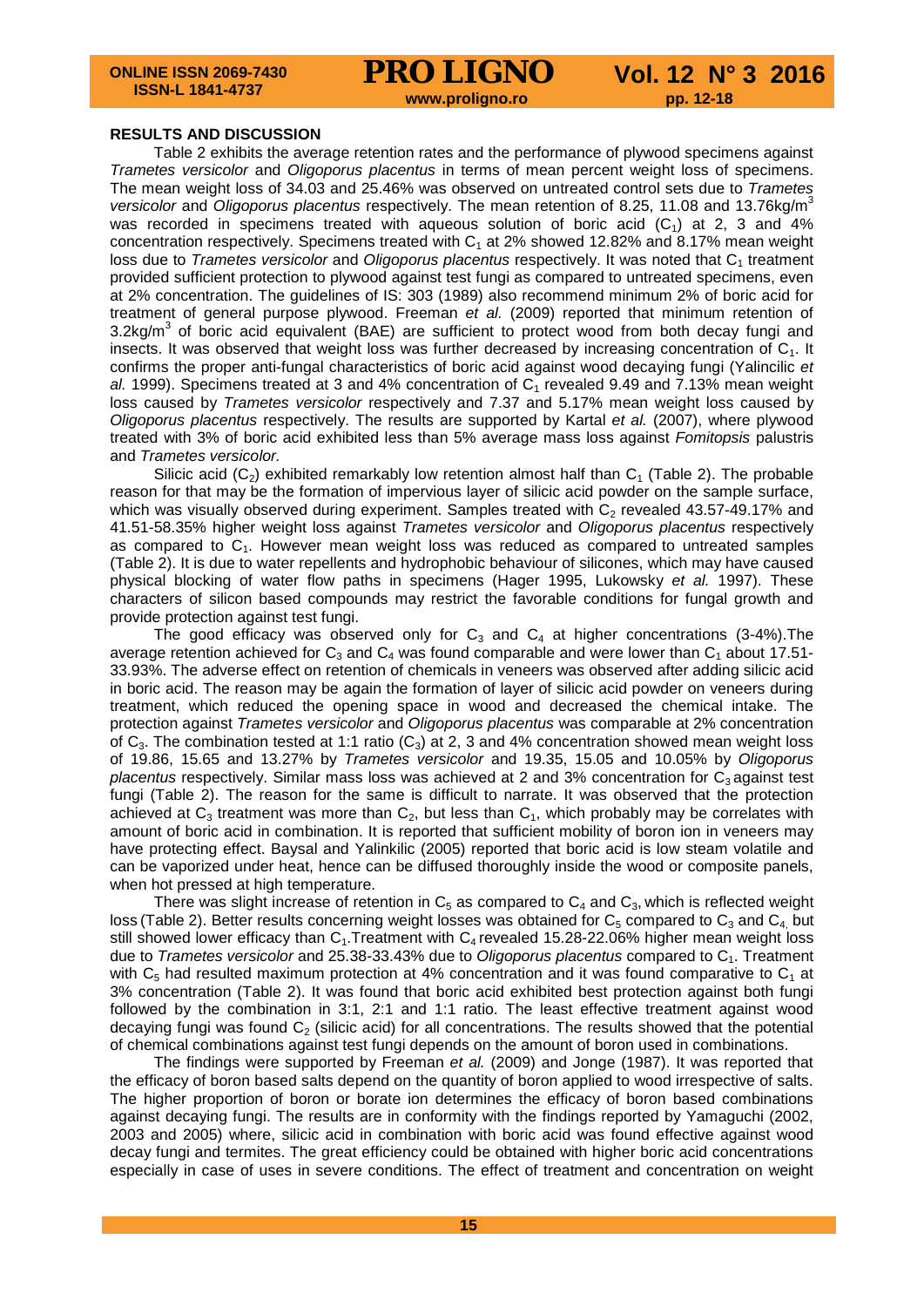#### **ONLINE ISSN 2069-7430 ISSN-L 1841-4737**

**PRO LIGNO** Vol. 12 N° 3 2016

loss was found significantly different (p<0.05) (Table 1). It was noted that *Trametes versicolor* has caused more decay in specimens as compared to *Oligoporus placentus* and the difference was found statistically significant (p<0.05). These findings are similar with those found in Gusse *et al.* (2006). The possible reason for this is the similar molecular structure of phenol formaldehyde adhesive with lignin. He observed that reported that white rot attacks lignin as well as cellulose and the molecular structure of lignin is similar to phenol formaldehyde adhesive, due to which white rot may decompose the phenolic adhesive same as lignin. It is further reported that biodegradability of phenolic formaldehyde adhesive was only caused by white rot (*Phanerochaete chrysosporium*), whereas, brown rot (*Oligoporus placentus)* had no affect on it.

*Table 2*

| Mean weight loss caused by fungi in treated plywood                                                                                                                                                                                                                                                                                        |                                       |                                          |                                |                                |  |  |
|--------------------------------------------------------------------------------------------------------------------------------------------------------------------------------------------------------------------------------------------------------------------------------------------------------------------------------------------|---------------------------------------|------------------------------------------|--------------------------------|--------------------------------|--|--|
| <b>Chemicals</b>                                                                                                                                                                                                                                                                                                                           | <b>Concentrations of</b><br>chemicals | <b>Retention</b><br>(Kg/m <sup>3</sup> ) | <b>Mean weight loss</b><br>(%) |                                |  |  |
|                                                                                                                                                                                                                                                                                                                                            |                                       |                                          | <b>Trametes</b><br>versicolor  | <b>Oligoporus</b><br>placentus |  |  |
| <b>Control</b>                                                                                                                                                                                                                                                                                                                             |                                       |                                          | 34.03                          | 25.46                          |  |  |
| <b>Boric acid</b><br>$(C_1)$                                                                                                                                                                                                                                                                                                               | $\overline{2}$                        | 8.25                                     | 12.82                          | 8.17                           |  |  |
|                                                                                                                                                                                                                                                                                                                                            | 3                                     | 11.08                                    | 9.49                           | 7.37                           |  |  |
|                                                                                                                                                                                                                                                                                                                                            | 4                                     | 13.76                                    | 7.13                           | 5.17                           |  |  |
| Silicic acid<br>$(C_2)$                                                                                                                                                                                                                                                                                                                    | 2                                     | 3.77                                     | 23.75                          | 22.03                          |  |  |
|                                                                                                                                                                                                                                                                                                                                            | 3                                     | 4.57                                     | 21.17                          | 17.23                          |  |  |
|                                                                                                                                                                                                                                                                                                                                            | 4                                     | 7.40                                     | 17.48                          | 16.23                          |  |  |
| Boric acid and                                                                                                                                                                                                                                                                                                                             | $\overline{2}$                        | 6.20                                     | 19.86                          | 19.35                          |  |  |
| Silicic acid (1:1)                                                                                                                                                                                                                                                                                                                         | 3                                     | 7.32                                     | 15.65                          | 15.05                          |  |  |
| $(C_3)$                                                                                                                                                                                                                                                                                                                                    | 4                                     | 10.83                                    | 13.27                          | 10.05                          |  |  |
| Boric acid and                                                                                                                                                                                                                                                                                                                             | $\overline{2}$                        | 6.47                                     | 16.45                          | 14.09                          |  |  |
| Silicic acid (2:1)                                                                                                                                                                                                                                                                                                                         | 3                                     | 8.43                                     | 14.73                          | 11.20                          |  |  |
| $(C_4)$                                                                                                                                                                                                                                                                                                                                    | 4                                     | 11.35                                    | 12.04                          | 10.06                          |  |  |
| Boric acid and                                                                                                                                                                                                                                                                                                                             | $\overline{2}$                        | 6.50                                     | 15.39                          | 13.23                          |  |  |
| Silicic acid (3:1)                                                                                                                                                                                                                                                                                                                         | 3                                     | 9.65                                     | 11.73                          | 8.08                           |  |  |
| $(C_5)$                                                                                                                                                                                                                                                                                                                                    | 4                                     | 12.66                                    | 9.76                           | 7.65                           |  |  |
| Mean weight loss (Control) - 29.75%, (C <sub>1</sub> ) - 8.36%, (C <sub>2</sub> ) - 20.80%, (C <sub>3</sub> ) - 18.49%, (C <sub>4</sub> ) - 15.61% and (C <sub>5</sub> ) - 13.09%<br>Mean weight loss (2%) - 17.12%, (3%) - 13.99% and (4%) -11.43%<br>Mean weight loss (Trametes versicolor) - 16.90% and (Oligoporus placentus) - 13.84% |                                       |                                          |                                |                                |  |  |

Mean weight loss (*Trametes versicolor* ) - 16.90% and (*Oligoporus placentus* ) - 13.84%

CD (0.05) (Treatment) - 0.94, (Concentration) - 0.73, (Fungus) - 0.59

#### **CONCLUSION**

Results revealed that the combination of boric acid and silicic acid increase the plywood resistance to test fungi i.e. *Trametes versicolor* and *Oligoporus placentus*. Silicic acid itself had no antifungal characteristics; however in combination with boric acid it had provided substantially protection to plywood. A concentration dependent effect was observed, as efficacy of combination increased with increasing concentration of chemicals and amount of boric acid. It is shown that the boric and silicic acid combinations can provide alternate to conventional wood preservatives, which are mammalian toxic and are restricted in preservative application on wood. A better understanding of plywood treatment will help the scientific community to design more effective systems to increase resistance to biodegradability in outdoor exposure of wood based composites.

#### **ACKNOWLEDGEMENT**

The authors are thankful to Director, Forest Research Institute, Dehradun, India for providing facilities. The authors are also grateful to the staff of the Wood Preservation Discipline and Composite Wood Discipline, F. R. I. Dehradun, for providing necessary help during the experimental work.

### **REFERENCES**

ASTM (1999) Standard method of testing wood preservatives by laboratory soil blocks cultures Standard D 1413 – 99 ASTM, Philadelphia.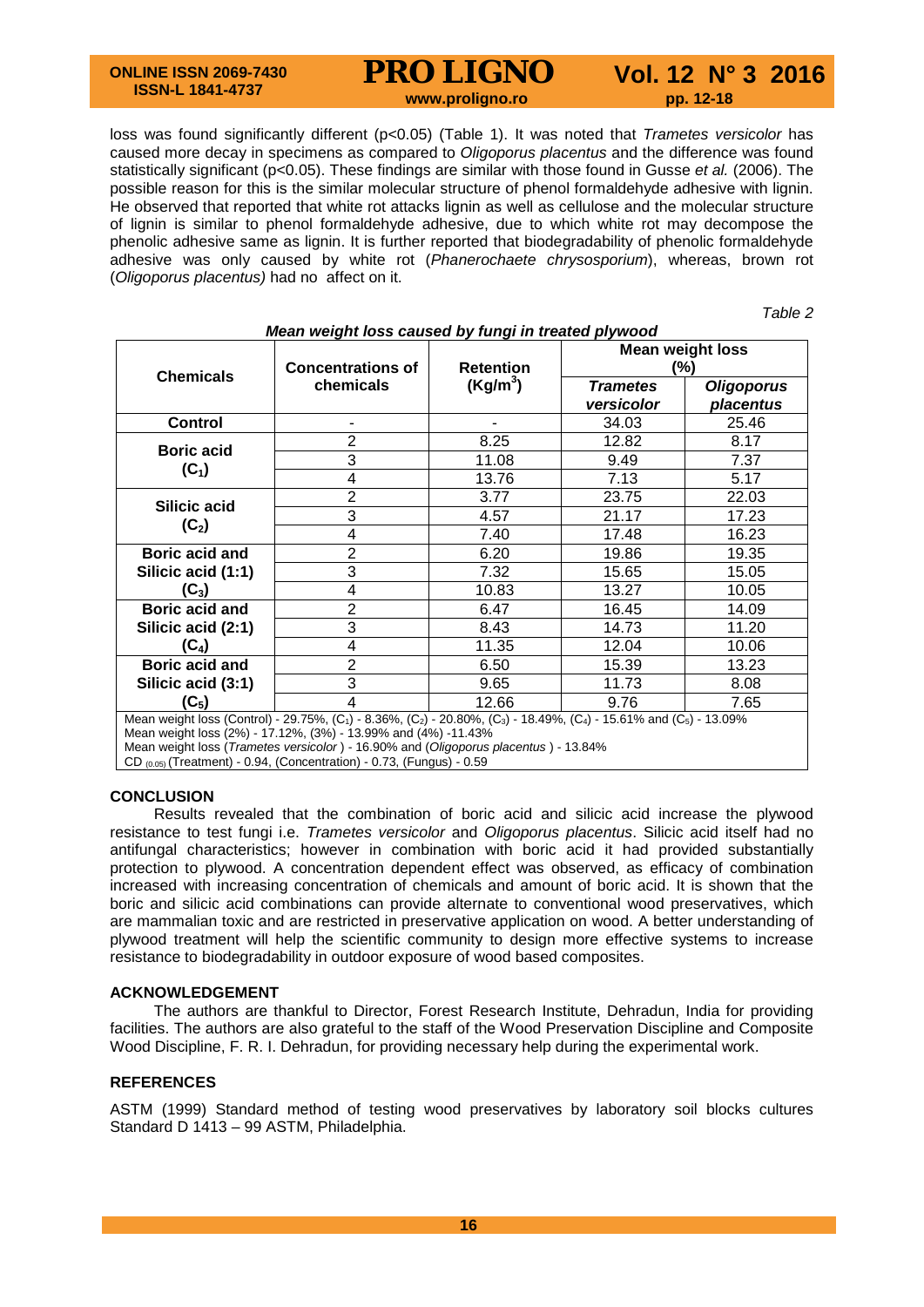Barnes HM, Amburgey TL (1993) Technologies for the protection of wood composites. In: International Union of Forestry Research Organizations (IUFRO). Symposium on the Protection of Wood-Based Composites Preston A.F.ed. Forest Products Society, Madison WI 7-11.

Baysal E, Yalinkilic, MK (2005) A new boron impregnation technique of wood by vapor boron of boric acid to reduce leaching boron from wood. Wood Science Technology, 39:187-198.

Brischke CR, Rapp AO (2008) Dose - response relationships between wood moisture content, wood temperature and fungal decay determined for 23 European field test sites. Wood Science and Technology 42:507-518.

Cartwright KSTG, Findlay WPK (1958) Decay of timber and its prevention Majesty's Stationary Office London 332 pp.

Freeman MH, McIntyre CR, Jackson D (2009) A critical and comprehensive review of boron in wood preservation. Proceedings, American Wood Protection Association, 105: 279-294.

Furuno TK, Shimada T, Uehara T, Jodai S (1992) Combinations of wood and silicate II Wood mineral composites using water glass and reactants of barium chloride boric acid and borax and their properties Mokuzai gakkaishi, 38(5): 448-457.

George C (2009) Treatment of wood with polysilicic acid derived from sodium silicate for fungal decay protection. Wood and Fiber Science 41(3): 220-228.

Gusse A, Miller P, Volk JT (2006) White rot fungi demonstrate first biodegradation of phenolic resin. Environment Science Technology 40: 4196-4199.

Hafizoglu H, Yalinkilic MK, Yildiz UC, Baysal E, Peker H, Demirci Z (1994) Utilization of Turkey's boron reserves in wood preservation industry Project of the Scientific and Technical Research Council of Turkey (Tübitak).

Hager R (1995) Waterborne silicones as wood preservatives. International Research Group on Wood Protection IRG/WP 95-30062 Stockholm Sweden.

Hashemi SKH, Latibari AJ, Eslam HK, Alamuti RF (2010) Effect of boric acid treatment on decay resistance and mechanical properties of poplar wood. Bio Resources, 5(2):690-698.

IS: 848 (1974) Specification for synthetic resin*/*adhesives for plywood (Phenolic and Aminoplastic)*.*  Bureau of Indian standards 9 Bahadur Shah Zafar Marg, New Delhi, India.

IS: 303 (1989) Specification for Plywood for general purposes. Bureau of Indian standards 9 Bahadur Shah Zafar Marg, New Delhi, India.

IS: 4873 (2008) Methods of laboratory testing of Wood preservatives against fungi and Borers (powder post beetles) Part 1, Bureau of Indian standard 9 Bahadur Shah Zafar Marg, New Delhi, India.

Jonge De, (1987) The efficacy of boron preparations. International Research Group on Wood Preservation. IRG/WP 3400. IRG Secretariat, Stockholm Sweden.

Kartal SN, Yoshimura T, Imamura Y (2009) Modification of wood with Si compounds to limit boron leaching from treated wood and to increase termite and decay resistance. International Biodeterioration & Biodegradation 63:187–190.

Khali DP, Negi A, Singh JP (2006) Treatment of combi plywood of plantation species Eucalyptus hybrid, *Populus deltoides* and *Paulownia forunei* with water borne preservatives. Journal of Timber Development Association (India) 52(3&4):64-69.

Kirkpatrick JW, Barnes HM (2006) Biocide treatments for wood composites – a review. The International Research Group on Wood Protection (Tromso – Norway), IRG/WP 06-40323, 21.

Lahiry AK (2005) Non-pressure treatability of plywood by CCA, CCB and boron. International Research Group on Wood Protection IRG/WP/05- 40295.

Lin L, Furuno T (2001) Biological resistance of wood-metaborate composites using the borax solution system. The International Research Group on Wood Preservation (Nara –Japan) IRG/WP01-30259, 24.

Lloyd JD, Fogel JL, Vizel A (2001) The use of zirconium as an inert fixative for borates in preservation. The International Research Group on Wood Preservation, (Nara –Japan) IRG/WP 01-30256, 26.